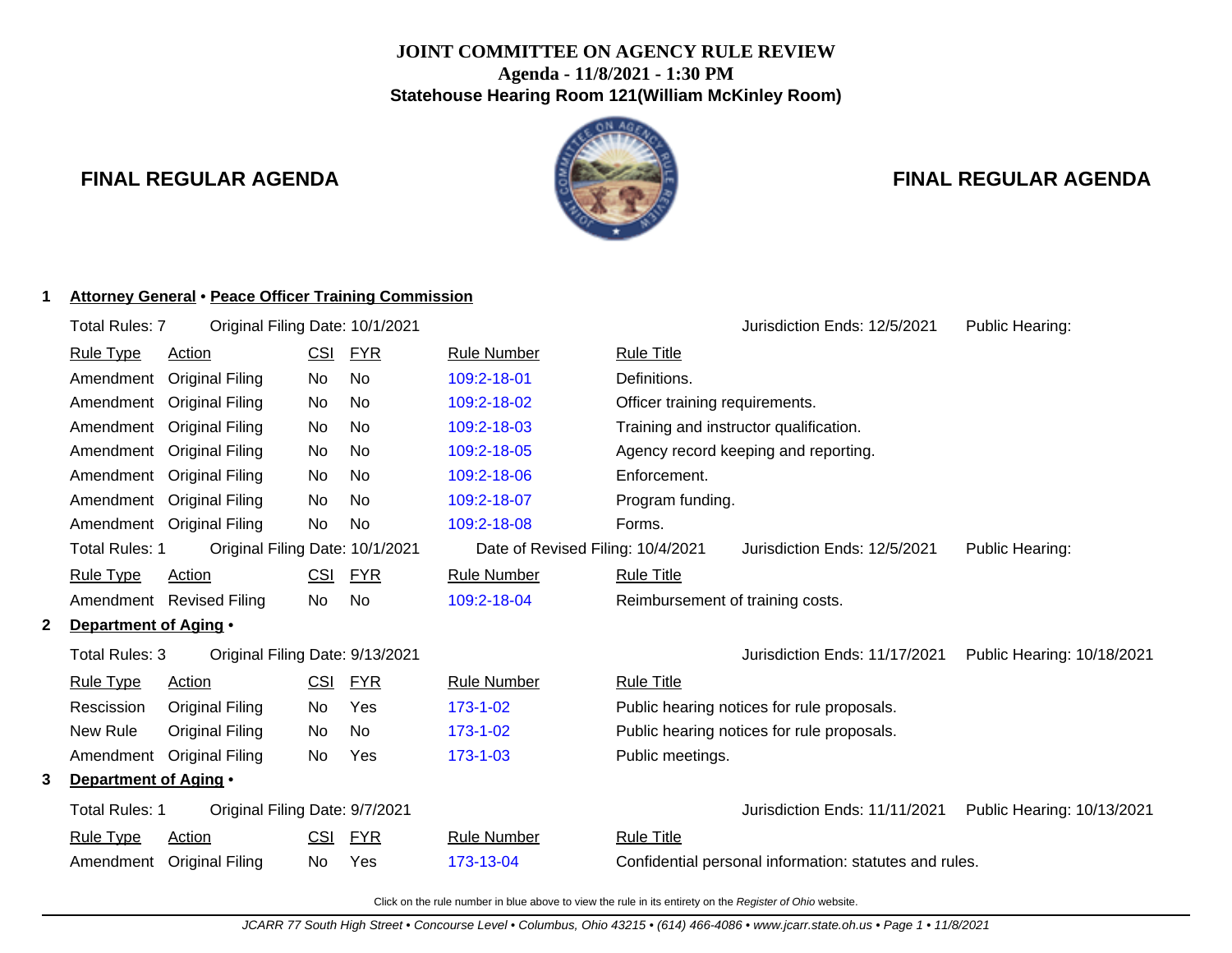# **JOINT COMMITTEE ON AGENCY RULE REVIEW 11/8/2021 - 1:30 PM**

**Statehouse Hearing Room 121(William McKinley Room)**

|    | Department of Agriculture • Animal Industry           |                                 |            |                                   |                                                                                                          |                            |
|----|-------------------------------------------------------|---------------------------------|------------|-----------------------------------|----------------------------------------------------------------------------------------------------------|----------------------------|
|    | Total Rules: 2                                        | Original Filing Date: 9/20/2021 |            |                                   | Jurisdiction Ends: 11/24/2021                                                                            | Public Hearing: 10/26/2021 |
|    | <b>Rule Type</b><br><b>Action</b>                     |                                 | CSI FYR    | <b>Rule Number</b>                | <b>Rule Title</b>                                                                                        |                            |
|    | Amendment                                             | <b>Original Filing</b><br>Yes   | No         | $901:1 - 4 - 13$                  | Examinations.                                                                                            |                            |
|    | Amendment Original Filing                             | Yes                             | No         | $901:1 - 5 - 02$                  | Definition of "official brucellosis vaccinate".                                                          |                            |
| 5. | Department of Agriculture .                           |                                 |            |                                   |                                                                                                          |                            |
|    | Total Rules: 1                                        | Original Filing Date: 9/20/2021 |            | Date of Revised Filing: 9/30/2021 | Jurisdiction Ends: 11/24/2021 Public Hearing: 10/26/2021                                                 |                            |
|    | <b>Rule Type</b><br>Action                            |                                 | CSI FYR    | <b>Rule Number</b>                | <b>Rule Title</b>                                                                                        |                            |
|    | Amendment Revised Filing                              | Yes                             | Yes        | $901 - 5 - 05$                    | Terms of office for society directors and officers and conduct of election.                              |                            |
| 6  | Department of Agriculture . Fairs and Amusement Rides |                                 |            |                                   |                                                                                                          |                            |
|    | Total Rules: 14                                       | Original Filing Date: 9/23/2021 |            |                                   | Jurisdiction Ends: 11/27/2021                                                                            | Public Hearing: 10/27/2021 |
|    | <b>Rule Type</b><br><b>Action</b>                     |                                 | CSI FYR    | <b>Rule Number</b>                | <b>Rule Title</b>                                                                                        |                            |
|    | Amendment                                             | <b>Original Filing</b><br>Yes   | Yes        | 901:9-1-05                        | Maintenance procedures for amusement rides and devices.                                                  |                            |
|    | Amendment                                             | <b>Original Filing</b><br>Yes   | Yes        | $901:9 - 1 - 10$                  | Plan approval and inter-agency cooperation for aquatic devices.                                          |                            |
|    | Amendment                                             | <b>Original Filing</b><br>Yes   | Yes        | $901:9 - 1 - 11$                  | Definitions.                                                                                             |                            |
|    | Amendment                                             | <b>Original Filing</b><br>Yes   | Yes        | $901:9 - 1 - 12$                  | Manufacturer's requirements and procedures.                                                              |                            |
|    | Amendment                                             | <b>Original Filing</b><br>Yes   | Yes        | 901:9-1-12.1                      | Lifeguards.                                                                                              |                            |
|    | Amendment                                             | <b>Original Filing</b><br>Yes.  | Yes        | $901:9 - 1 - 13$                  | Safety standards for wave pools.                                                                         |                            |
|    | Amendment                                             | <b>Original Filing</b><br>Yes.  | Yes        | $901:9 - 1 - 15$                  | Water quality for aquatic devices using non chemically treated water.                                    |                            |
|    | Amendment                                             | <b>Original Filing</b><br>Yes   | Yes        | $901:9 - 1 - 16$                  | General safety standards for aquatic activity areas.                                                     |                            |
|    | Amendment                                             | <b>Original Filing</b><br>Yes   | Yes        | 901:9-1-17                        | Safety standards for water slides.                                                                       |                            |
|    | Amendment                                             | <b>Original Filing</b><br>Yes   | Yes        | $901:9 - 1 - 18$                  | Safety standards for the lazy river.                                                                     |                            |
|    | Amendment Original Filing                             | Yes                             | Yes        | $901:9 - 1 - 19$                  | Safety standards for water coasters.                                                                     |                            |
|    | Amendment Original Filing                             | Yes.                            | Yes        | $901:9 - 1 - 20$                  | Required waterpark signage.                                                                              |                            |
|    | Amendment                                             | <b>Original Filing</b><br>Yes   | Yes        | 901:9-1-48                        | Meeting of the advisory council on amusement ride safety.                                                |                            |
|    | Amendment Original Filing                             | Yes                             | Yes        | 901:9-1-51                        | Multiple vehicle safety systems.                                                                         |                            |
| 7  | Department of Agriculture • Markets                   |                                 |            |                                   |                                                                                                          |                            |
|    | <b>Total Rules: 1</b>                                 | Original Filing Date: 9/20/2021 |            |                                   | Jurisdiction Ends: 11/24/2021                                                                            | Public Hearing: 10/26/2021 |
|    | <b>Rule Type</b><br>Action                            | <b>CSI</b>                      | <u>FYR</u> | <b>Rule Number</b>                | <b>Rule Title</b>                                                                                        |                            |
|    |                                                       |                                 |            |                                   | Click on the rule number in blue above to view the rule in its entirety on the Register of Ohio website. |                            |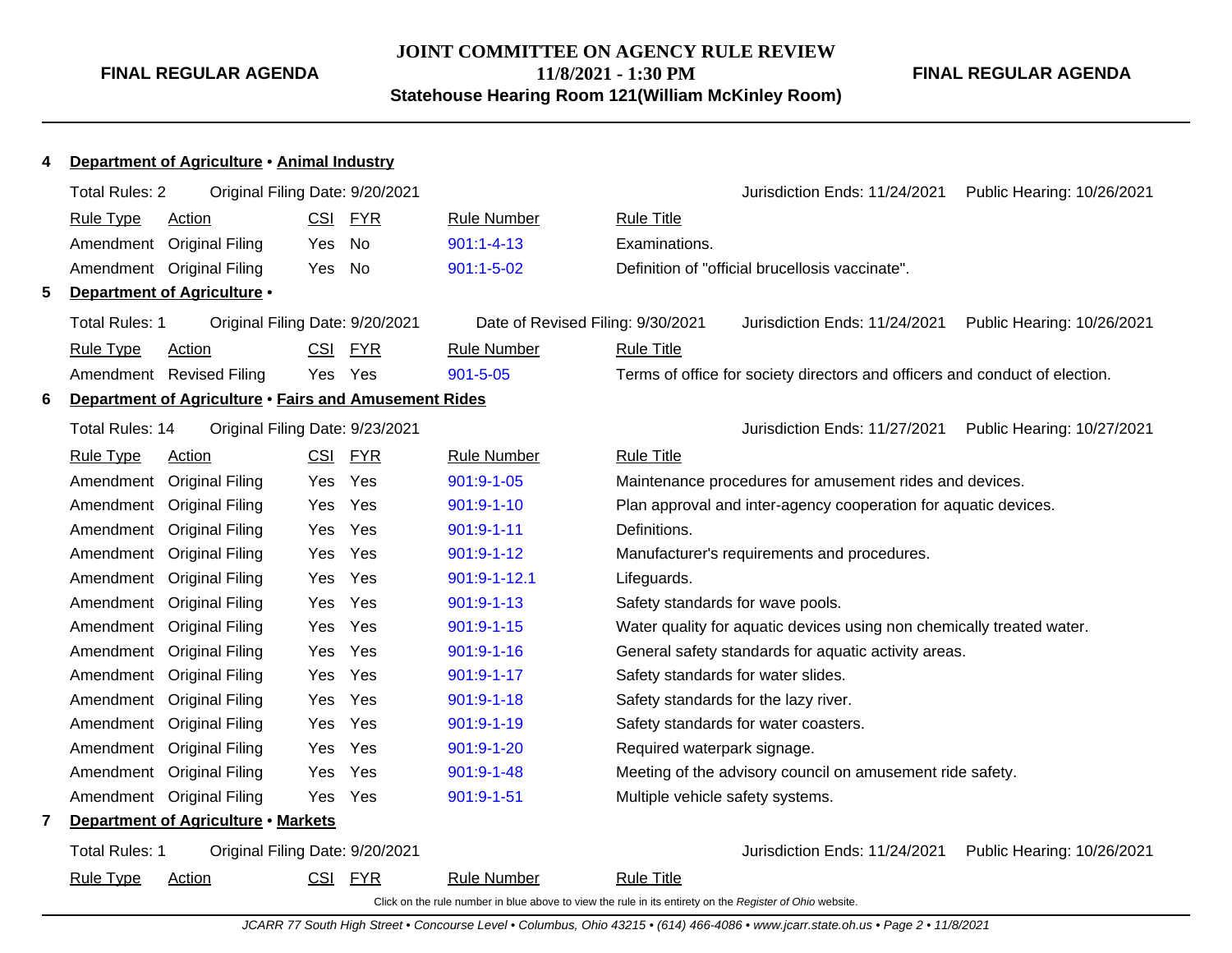## **JOINT COMMITTEE ON AGENCY RULE REVIEW**

**FINAL REGULAR AGENDA**

**11/8/2021 - 1:30 PM**

**Statehouse Hearing Room 121(William McKinley Room)**

|   |                       | Amendment Original Filing<br>Department of Agriculture . Plant Industry | Yes No     |            | $901:4-6-03$                       |                                 | Application, registration, licensure, and market categories.                      |                            |
|---|-----------------------|-------------------------------------------------------------------------|------------|------------|------------------------------------|---------------------------------|-----------------------------------------------------------------------------------|----------------------------|
| 8 |                       |                                                                         |            |            |                                    |                                 |                                                                                   |                            |
|   | <b>Total Rules: 1</b> | Original Filing Date: 9/20/2021                                         |            |            |                                    |                                 | Jurisdiction Ends: 11/24/2021                                                     | Public Hearing: 10/26/2021 |
|   | <b>Rule Type</b>      | Action                                                                  | <b>CSI</b> | <b>FYR</b> | <b>Rule Number</b>                 | <b>Rule Title</b>               |                                                                                   |                            |
|   |                       | Amendment Original Filing                                               | Yes.       | Yes        | 901:5-48-04                        | Conditions for movement.        |                                                                                   |                            |
| 9 |                       | Department of Commerce . Division of Industrial Compliance              |            |            |                                    |                                 |                                                                                   |                            |
|   | Total Rules: 5        | Original Filing Date: 9/27/2021                                         |            |            |                                    |                                 | Jurisdiction Ends: 12/1/2021                                                      | Public Hearing: 10/29/2021 |
|   | <b>Rule Type</b>      | <b>Action</b>                                                           |            | CSI FYR    | <b>Rule Number</b>                 | <b>Rule Title</b>               |                                                                                   |                            |
|   | New Rule              | <b>Original Filing</b>                                                  | Yes        | No         | 1301:3-9-01                        | Definitions.                    |                                                                                   |                            |
|   | New Rule              | <b>Original Filing</b>                                                  | Yes        | No         | 1301:3-9-02                        | Scope.                          |                                                                                   |                            |
|   | New Rule              | <b>Original Filing</b>                                                  | Yes        | No.        | 1301:3-9-03                        | their spouses.                  | Applications for temporary license or certificate for members of the military and |                            |
|   | New Rule              | <b>Original Filing</b>                                                  | Yes        | No         | 1301:3-9-04                        | Waiver of fees.                 |                                                                                   |                            |
|   | New Rule              | <b>Original Filing</b>                                                  | Yes        | <b>No</b>  | 1301:3-9-05                        |                                 | Expiration and renewal of temporary license or certificate.                       |                            |
|   |                       | 10 Department of Job and Family Services . Child Support                |            |            |                                    |                                 |                                                                                   |                            |
|   | Total Rules: 1        | Original Filing Date: 7/15/2021                                         |            |            | Date of Refiled Filing: 10/26/2021 |                                 | Jurisdiction Ends: 11/25/2021                                                     | Public Hearing: 8/18/2021  |
|   | <b>Rule Type</b>      | <b>Action</b>                                                           | CSI        | <u>FYR</u> | <b>Rule Number</b>                 | <b>Rule Title</b>               |                                                                                   |                            |
|   |                       | Amendment Refiled Filing                                                | No.        | Yes        | 5101:12-55-10.1                    | access restriction.             | Investigation of an account, imposing an access restriction, and releasing an     |                            |
|   |                       | 11 Department of Job and Family Services . Child Support                |            |            |                                    |                                 |                                                                                   |                            |
|   | Total Rules: 5        | Original Filing Date: 9/20/2021                                         |            |            |                                    |                                 | Jurisdiction Ends: 11/24/2021                                                     | Public Hearing: 10/27/2021 |
|   | <b>Rule Type</b>      | Action                                                                  | <b>CSI</b> | <b>FYR</b> | <b>Rule Number</b>                 | <b>Rule Title</b>               |                                                                                   |                            |
|   | Amendment             | <b>Original Filing</b>                                                  | No.        | Yes        | 5101:12-10-05                      | Case records.                   |                                                                                   |                            |
|   | Amendment             | <b>Original Filing</b>                                                  | No.        | Yes        | 5101:12-10-72                      | Continuation of services.       |                                                                                   |                            |
|   | Amendment             | <b>Original Filing</b>                                                  | No         | Yes        | 5101:12-20-05.1                    | Location tools.                 |                                                                                   |                            |
|   | Amendment             | <b>Original Filing</b>                                                  | No.        | Yes        | 5101:12-20-05.2                    | State parent locator service.   |                                                                                   |                            |
|   |                       | Amendment Original Filing                                               | <b>No</b>  | Yes        | 5101:12-20-05.3                    | Federal parent locator service. |                                                                                   |                            |
|   |                       |                                                                         |            |            |                                    |                                 |                                                                                   |                            |
|   |                       | 12 Department of Job and Family Services . Child Support                |            |            |                                    |                                 |                                                                                   |                            |
|   | <b>Total Rules: 7</b> | Original Filing Date: 9/23/2021                                         |            |            |                                    |                                 | Jurisdiction Ends: 11/27/2021                                                     | Public Hearing: 10/27/2021 |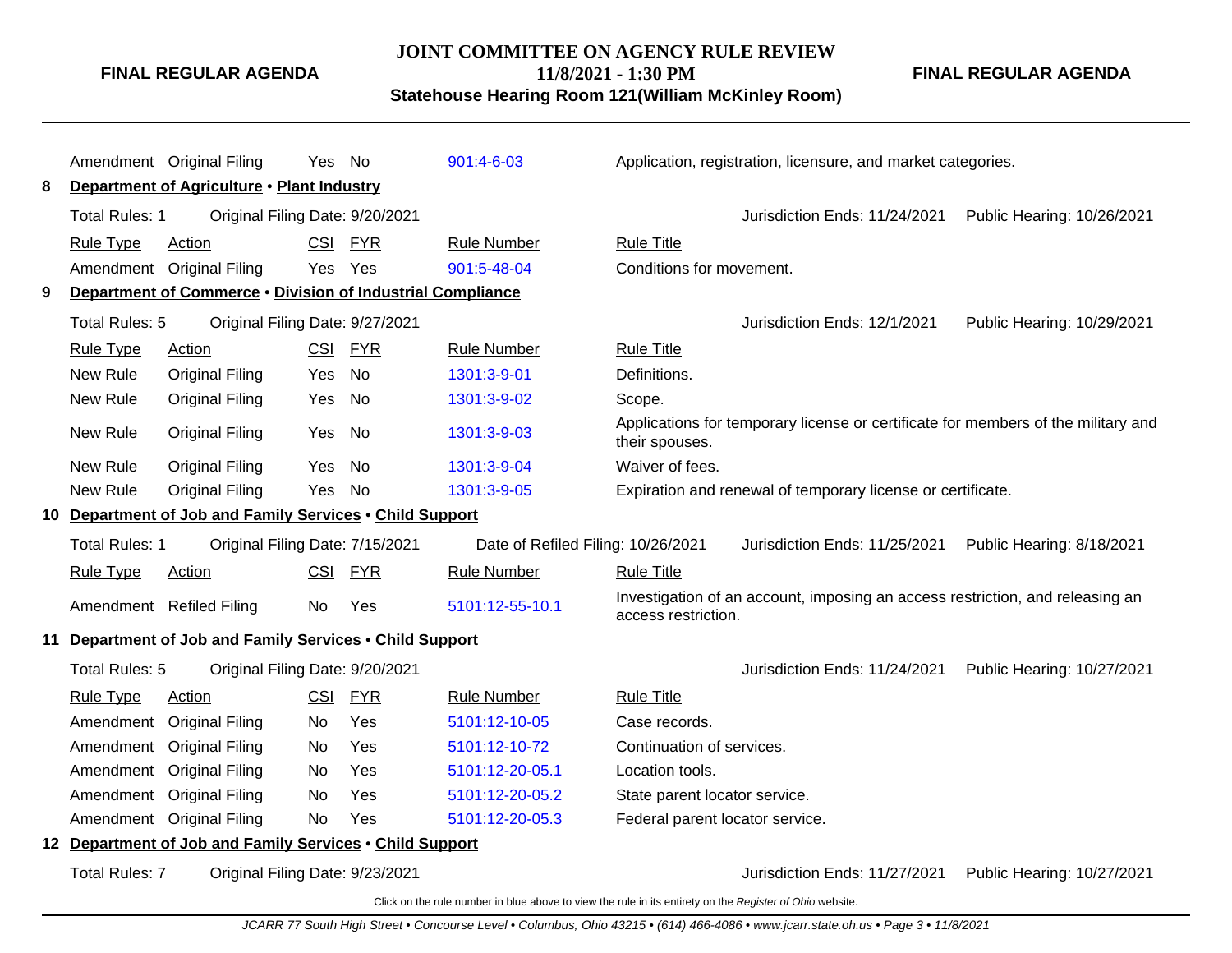#### **JOINT COMMITTEE ON AGENCY RULE REVIEW 11/8/2021 - 1:30 PM**

**Statehouse Hearing Room 121(William McKinley Room)**

**FINAL REGULAR AGENDA**

| <b>Rule Type</b>      | Action                                                   | <b>CSI</b> | <b>FYR</b> | <b>Rule Number</b> | <b>Rule Title</b>                                                                                                                                            |
|-----------------------|----------------------------------------------------------|------------|------------|--------------------|--------------------------------------------------------------------------------------------------------------------------------------------------------------|
|                       | Amendment Original Filing                                | No         | <b>No</b>  | 5101:12-1-15       | Support enforcement tracking system.                                                                                                                         |
|                       | Amendment Original Filing                                | No         | No         | 5101:12-1-51       | Mandatory CSEA fiscal reports.                                                                                                                               |
|                       | Amendment Original Filing                                | No         | No         | 5101:12-1-53       | Program income.                                                                                                                                              |
|                       | Amendment Original Filing                                | No         | Yes        | 5101:12-1-54       | Incentive payment.                                                                                                                                           |
|                       | Amendment Original Filing                                | <b>No</b>  | No.        | 5101:12-1-99       | Chapter 5101:12-1 forms - Ohio support enforcement program.                                                                                                  |
|                       | Amendment Original Filing                                | No         | <b>No</b>  | 5101:12-80-05.1    | Collection at the child support enforcement agency.                                                                                                          |
|                       | Amendment Original Filing                                | No         | No         | 5101:12-80-99      | Chapter 5101:12-80 forms - collections and disbursements.                                                                                                    |
|                       | 13 Department of Job and Family Services . Child Support |            |            |                    |                                                                                                                                                              |
| <b>Total Rules: 4</b> | Original Filing Date: 9/22/2021                          |            |            |                    | Jurisdiction Ends: 11/26/2021<br>Public Hearing: 10/27/2021                                                                                                  |
| <b>Rule Type</b>      | Action                                                   | CSI        | <b>FYR</b> | <b>Rule Number</b> | <b>Rule Title</b>                                                                                                                                            |
|                       | Amendment Original Filing                                | No         | Yes        | 5101:12-70-05      | Scope and definitions for intergovernmental cases.                                                                                                           |
|                       | Amendment Original Filing                                | No         | Yes        | 5101:12-70-05.11   | Forms for intergovernmental case processing.                                                                                                                 |
|                       | Amendment Original Filing                                | No         | Yes        | 5101:12-70-05.7    | Determination of the controlling order.                                                                                                                      |
|                       | Amendment Original Filing                                | No         | Yes        | 5101:12-70-05.9    | Modification of a controlling order in an intergovernmental case.                                                                                            |
|                       |                                                          |            |            |                    | 14 Department of Job and Family Services • Comprehensive Case Management and Employment Program                                                              |
| <b>Total Rules: 7</b> | Original Filing Date: 9/10/2021                          |            |            |                    | Jurisdiction Ends: 11/14/2021<br>Public Hearing: 10/14/2021                                                                                                  |
| <b>Rule Type</b>      | <b>Action</b>                                            | <u>CSI</u> | <b>FYR</b> | <b>Rule Number</b> | <b>Rule Title</b>                                                                                                                                            |
|                       | Amendment Original Filing                                | No.        | Yes        | 5101:14-1-01       | Comprehensive case management and employment program: definitions.                                                                                           |
|                       | Amendment Original Filing                                | No         | Yes        | 5101:14-1-02       | Comprehensive case management employment program: general.                                                                                                   |
| Rescission            | <b>Original Filing</b>                                   | No         | Yes        | 5101:14-1-03       | Comprehensive case management and employment program: program plan.                                                                                          |
|                       | Amendment Original Filing                                | No         | Yes        | 5101:14-1-04       | Comprehensive case management and employment program: referral,<br>comprehensive assessment, individual service strategy and individual opportunity<br>plan. |
|                       | Amendment Original Filing                                | No         | <b>Yes</b> | 5101:14-1-05       | Comprehensive case management and employment program: case management.                                                                                       |
|                       | Amendment Original Filing                                | No         | Yes        | 5101:14-1-06       | Comprehensive case management and employment program: program exit and<br>follow-up services.                                                                |
|                       | Amendment Original Filing                                | No.        | Yes        | 5101:14-1-07       | Comprehensive case management and employment program: primary<br>performance measures.                                                                       |

#### **15 Department of Job and Family Services** • **Division of Social Services**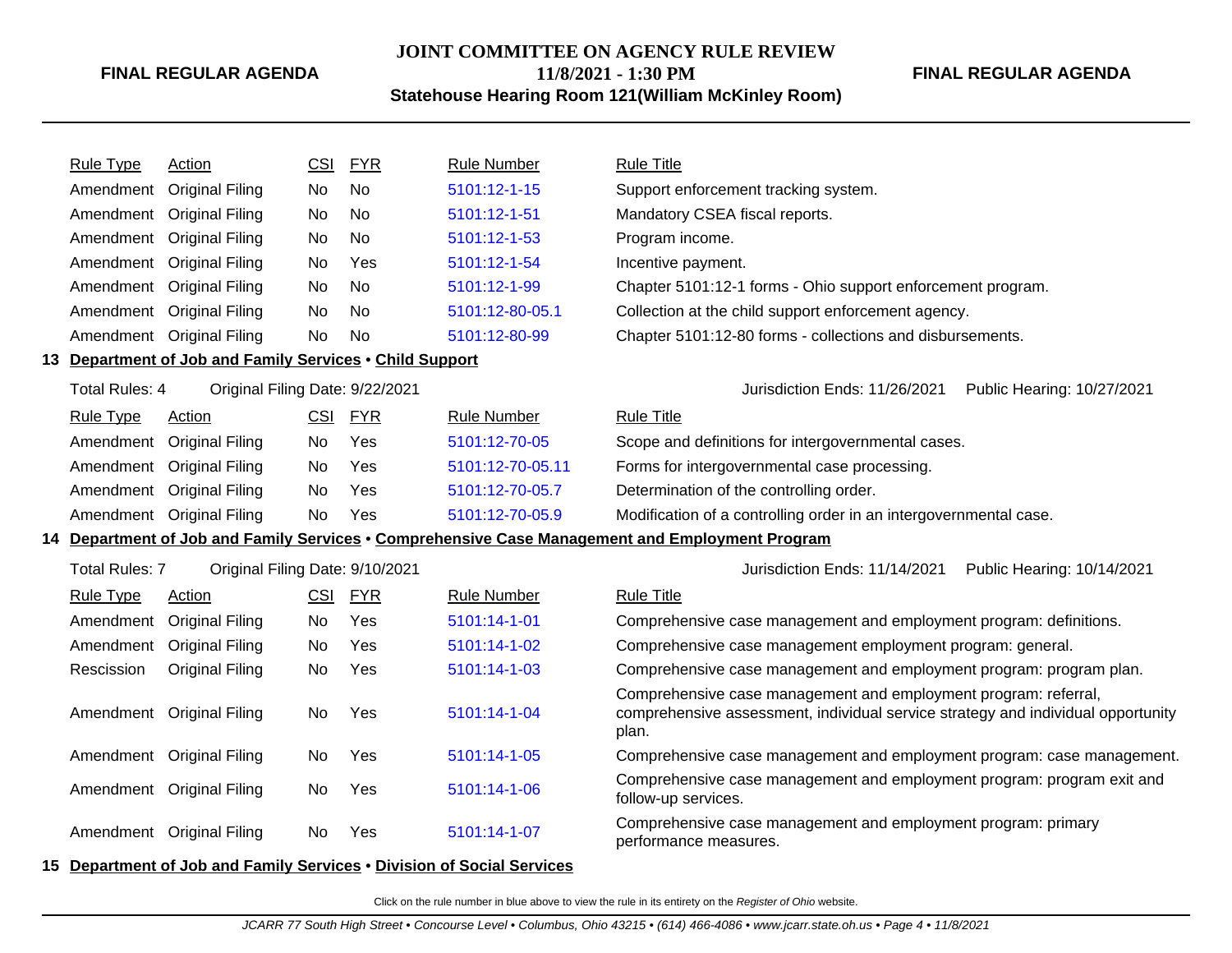#### **JOINT COMMITTEE ON AGENCY RULE REVIEW 11/8/2021 - 1:30 PM Statehouse Hearing Room 121(William McKinley Room)**

**FINAL REGULAR AGENDA**

Total Rules: 2 Original Filing Date: 9/13/2021 Jurisdiction Ends: 11/17/2021 Public Hearing: 10/14/2021 Rule Type Action **CSI FYR** Rule Number Rule Title Rescission Original Filing No Yes [5101:2-15-01](http://www.registerofohio.state.oh.us/jsps/publicdisplayrules/processPublicDisplayRules.jsp?entered_rule_no=5101:2-15-01&doWhat=GETBYRULENUM&raID=0) Service delivery areas and funding formula for the provision of child care resource and referral services. Rescission Original Filing No Yes [5101:2-15-02](http://www.registerofohio.state.oh.us/jsps/publicdisplayrules/processPublicDisplayRules.jsp?entered_rule_no=5101:2-15-02&doWhat=GETBYRULENUM&raID=0) Child care resource and referral service organization qualifications, services, and technical assistance. **16 Department of Job and Family Services** • **Division of Social Services** Total Rules: 1 Original Filing Date: 8/17/2021 Date of Refiled Filing: 10/14/2021 Jurisdiction Ends: 11/13/2021 Public Hearing: Rule Type Action **CSI FYR** Rule Number Rule Title Amendment Refiled Filing No No [5101:2-54-01](http://www.registerofohio.state.oh.us/jsps/publicdisplayrules/processPublicDisplayRules.jsp?entered_rule_no=5101:2-54-01&doWhat=GETBYRULENUM&raID=0) Multi-system youth. **17 Department of Rehabilitation and Correction** • Total Rules: 2 Original Filing Date: 9/27/2021 **Contact Act Contact Act Contact Act Contact Act Contact Act Contact Act Contact Act Contact Public Hearing: Total Rules: 12/1/2021 Public Hearing:** Rule Type Action **CSI FYR** Rule Number Rule Title Amendment Original Filing No No [5120-9-25](http://www.registerofohio.state.oh.us/jsps/publicdisplayrules/processPublicDisplayRules.jsp?entered_rule_no=5120-9-25&doWhat=GETBYRULENUM&raID=0) Appearance and grooming of male inmates. Rescission Original Filing No Yes [5120-9-25.1](http://www.registerofohio.state.oh.us/jsps/publicdisplayrules/processPublicDisplayRules.jsp?entered_rule_no=5120-9-25.1&doWhat=GETBYRULENUM&raID=0) Appearance and grooming of female inmates. **18 Department of Taxation** • Total Rules: 7 Original Filing Date: 9/23/2021 **Contact Contact Accord Public Heart Contact Contact Accord Public Hearing:** Rule Type Action **CSI FYR** Rule Number Rule Title Rescission Original Filing Yes Yes [5703-13-03](http://www.registerofohio.state.oh.us/jsps/publicdisplayrules/processPublicDisplayRules.jsp?entered_rule_no=5703-13-03&doWhat=GETBYRULENUM&raID=0) Maintenance of records for purposes of reporting fuel use tax. New Rule Original Filing Yes No [5703-13-03](http://www.registerofohio.state.oh.us/jsps/publicdisplayrules/processPublicDisplayRules.jsp?entered_rule_no=5703-13-03&doWhat=GETBYRULENUM&raID=0) Maintenance of records for purposes of reporting fuel use tax. Rescission Original Filing Yes Yes [5703-13-04](http://www.registerofohio.state.oh.us/jsps/publicdisplayrules/processPublicDisplayRules.jsp?entered_rule_no=5703-13-04&doWhat=GETBYRULENUM&raID=0) Single-trip permits. New Rule Original Filing Yes No [5703-13-04](http://www.registerofohio.state.oh.us/jsps/publicdisplayrules/processPublicDisplayRules.jsp?entered_rule_no=5703-13-04&doWhat=GETBYRULENUM&raID=0) Single-trip permits. Rescission Original Filing Yes Yes [5703-13-05](http://www.registerofohio.state.oh.us/jsps/publicdisplayrules/processPublicDisplayRules.jsp?entered_rule_no=5703-13-05&doWhat=GETBYRULENUM&raID=0) Permit services authorized to issue single-trip permits. Rescission Original Filing No Yes [5703-13-06](http://www.registerofohio.state.oh.us/jsps/publicdisplayrules/processPublicDisplayRules.jsp?entered_rule_no=5703-13-06&doWhat=GETBYRULENUM&raID=0) International registration plan, audits and hearings. New Rule Original Filing No No [5703-13-06](http://www.registerofohio.state.oh.us/jsps/publicdisplayrules/processPublicDisplayRules.jsp?entered_rule_no=5703-13-06&doWhat=GETBYRULENUM&raID=0) International registration plan, audits and hearings. **19 Development Services Agency** • **Office of Community Services** Total Rules: 4 Original Filing Date: 9/8/2021 Date of Revised Filing: 10/5/2021 Jurisdiction Ends: 11/12/2021 Public Hearing: 10/12/2021 Rule Type Action CSI FYR Rule Number Rule Title Amendment Revised Filing Yes Yes [122:5-3-01](http://www.registerofohio.state.oh.us/jsps/publicdisplayrules/processPublicDisplayRules.jsp?entered_rule_no=122:5-3-01&doWhat=GETBYRULENUM&raID=0) Definitions.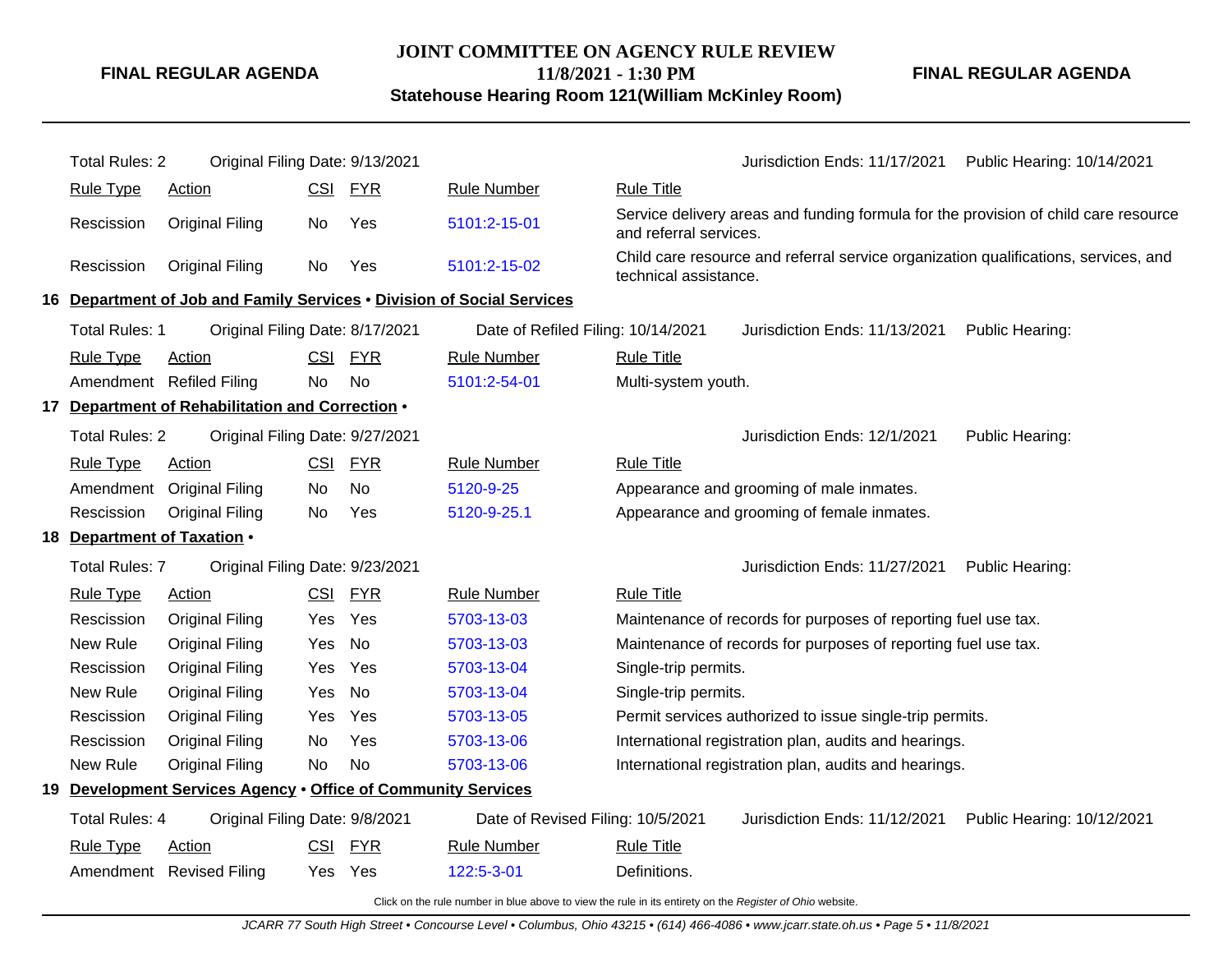#### **JOINT COMMITTEE ON AGENCY RULE REVIEW**

**11/8/2021 - 1:30 PM**

**Statehouse Hearing Room 121(William McKinley Room)**

|    |                        | Amendment Revised Filing         | Yes | Yes        | 122:5-3-02                                                                  | Criteria for customer eligibility.                                                                       |
|----|------------------------|----------------------------------|-----|------------|-----------------------------------------------------------------------------|----------------------------------------------------------------------------------------------------------|
|    |                        | Amendment Revised Filing         | Yes | Yes        | 122:5-3-03                                                                  | Procedures for verifying customer eligibility.                                                           |
|    |                        | Amendment Revised Filing         | Yes | Yes        | 122:5-3-04                                                                  | Payment and crediting arrangements and responsibilities.                                                 |
|    |                        |                                  |     |            | 20 Development Services Agency . Ohio Residential Broadband Expansion Grant |                                                                                                          |
|    | Total Rules: 9         | Original Filing Date: 9/30/2021  |     |            |                                                                             | Jurisdiction Ends: 12/4/2021<br>Public Hearing: 11/1/2021                                                |
|    | <b>Rule Type</b>       | <b>Action</b>                    | CSI | <b>FYR</b> | <b>Rule Number</b>                                                          | <b>Rule Title</b>                                                                                        |
|    | New Rule               | <b>Original Filing</b>           | Yes | <b>No</b>  | 122:30-1-01                                                                 | Definitions.                                                                                             |
|    | New Rule               | <b>Original Filing</b>           | Yes | No         | 122:30-1-02                                                                 | Application.                                                                                             |
|    | New Rule               | <b>Original Filing</b>           | Yes | <b>No</b>  | 122:30-1-03                                                                 | Application and Award Procedure.                                                                         |
|    | New Rule               | <b>Original Filing</b>           | Yes | No         | 122:30-1-04                                                                 | Challenges.                                                                                              |
|    | New Rule               | <b>Original Filing</b>           | Yes | No         | 122:30-1-05                                                                 | Grant Agreement; Changes to Projects; Reporting.                                                         |
|    | New Rule               | <b>Original Filing</b>           | Yes | No         | 122:30-1-06                                                                 | Noncompliance; Remedies.                                                                                 |
|    | New Rule               | <b>Original Filing</b>           | Yes | No         | 122:30-1-07                                                                 | Review for Public Record Information.                                                                    |
|    | New Rule               | <b>Original Filing</b>           | Yes | No         | 122:30-1-08                                                                 | Broadband Expansion Program Authority.                                                                   |
|    | New Rule               | <b>Original Filing</b>           | Yes | No         | 122:30-1-09                                                                 | Request by County Commissioners for Solicitation of Applications.                                        |
| 21 |                        | Ohio Casino Control Commission . |     |            |                                                                             |                                                                                                          |
|    | <b>Total Rules: 28</b> | Original Filing Date: 9/10/2021  |     |            |                                                                             | Public Hearing: 10/20/2021<br>Jurisdiction Ends: 11/14/2021                                              |
|    | <b>Rule Type</b>       | <b>Action</b>                    | CSI | <b>FYR</b> | <b>Rule Number</b>                                                          | <b>Rule Title</b>                                                                                        |
|    | Rescission             | <b>Original Filing</b>           | Yes | Yes        | 3772-3-01                                                                   | Institutional investor.                                                                                  |
|    | New Rule               | <b>Original Filing</b>           | Yes | <b>No</b>  | 3772-3-01                                                                   | Institutional investor suitability or qualification.                                                     |
|    | Rescission             | <b>Original Filing</b>           | Yes | Yes        | 3772-3-02                                                                   | Institutional investor suitability or qualification.                                                     |
|    | New Rule               | <b>Original Filing</b>           | Yes | <b>No</b>  | 3772-3-02                                                                   | Passive Investor.                                                                                        |
|    | Rescission             | <b>Original Filing</b>           | Yes | Yes        | 3772-3-03                                                                   | Duty to update information.                                                                              |
|    | New Rule               | <b>Original Filing</b>           | Yes | No         | 3772-3-03                                                                   | Duty to update information.                                                                              |
|    | Rescission             | <b>Original Filing</b>           | Yes | Yes        | 3772-3-04                                                                   | Rescission of designation as an institutional investor.                                                  |
|    | New Rule               | <b>Original Filing</b>           | Yes | <b>No</b>  | 3772-3-04                                                                   | Rescission of designation as an institutional investor.                                                  |
|    | Rescission             | <b>Original Filing</b>           | Yes | Yes        | 3772-3-06                                                                   | Passive investor.                                                                                        |
|    | Rescission             | <b>Original Filing</b>           | Yes | Yes        | 3772-5-01                                                                   | Key employee license required.                                                                           |
|    | New Rule               | <b>Original Filing</b>           | Yes | No         | 3772-5-01                                                                   | Key employee license required.                                                                           |
|    | Rescission             | <b>Original Filing</b>           | Yes | Yes        | 3772-5-02                                                                   | Key employee license application, license period, and provisional license.                               |
|    |                        |                                  |     |            |                                                                             | Click on the rule number in blue above to view the rule in its entirety on the Register of Ohio website. |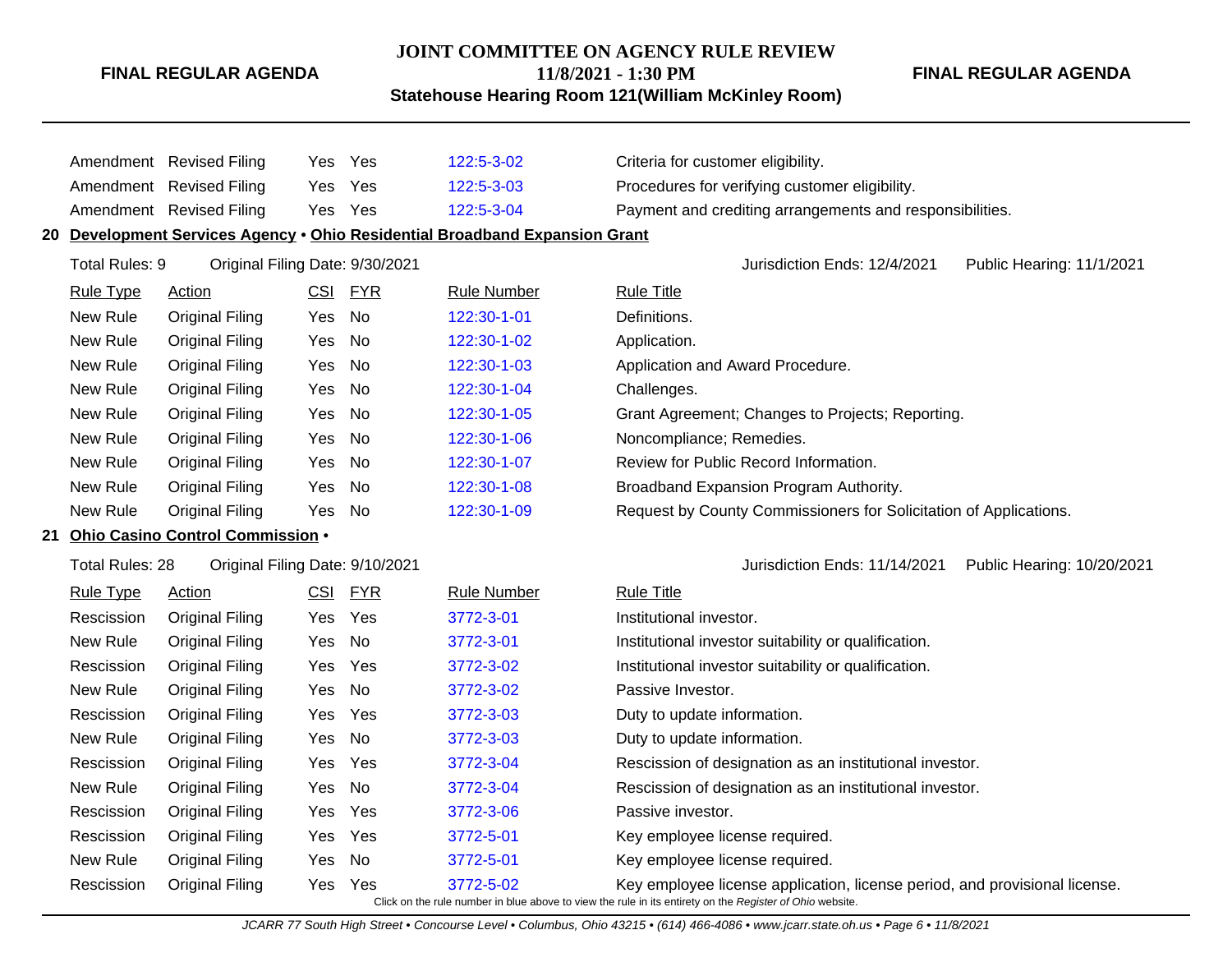#### **JOINT COMMITTEE ON AGENCY RULE REVIEW**

**11/8/2021 - 1:30 PM**

## **Statehouse Hearing Room 121(William McKinley Room)**

**FINAL REGULAR AGENDA**

| New Rule              | <b>Original Filing</b>           | Yes | No         | 3772-5-02          | Key employee license application, license period and provisional license.                                                      |  |  |
|-----------------------|----------------------------------|-----|------------|--------------------|--------------------------------------------------------------------------------------------------------------------------------|--|--|
| Amendment             | <b>Original Filing</b>           | Yes | Yes        | 3772-5-03          | Key employee fees.                                                                                                             |  |  |
| Amendment             | <b>Original Filing</b>           | Yes | Yes        | 3772-5-04          | Duty to update information.                                                                                                    |  |  |
| Amendment             | <b>Original Filing</b>           | Yes | Yes        | 3772-5-05          | Affirmative license standards.                                                                                                 |  |  |
| Rescission            | <b>Original Filing</b>           | Yes | Yes        | 3772-5-06          | Key employee license temporary credential.                                                                                     |  |  |
| Amendment             | <b>Original Filing</b>           | Yes | Yes        | 3772-6-01          | Gaming-related vendor license.                                                                                                 |  |  |
| Amendment             | <b>Original Filing</b>           | Yes | Yes        | 3772-6-02          | Gaming-related vendor license application, license period, and license renewal.                                                |  |  |
| Amendment             | <b>Original Filing</b>           | Yes | Yes        | 3772-6-03          | Gaming-related vendor fees.                                                                                                    |  |  |
| Amendment             | <b>Original Filing</b>           | Yes | Yes        | 3772-6-04          | Duty to update information.                                                                                                    |  |  |
| Amendment             | <b>Original Filing</b>           | Yes | Yes        | 3772-6-05          | Affirmative license standards.                                                                                                 |  |  |
| Amendment             | <b>Original Filing</b>           | Yes | Yes        | 3772-8-01          | Casino gaming employee license required.                                                                                       |  |  |
|                       | Amendment Original Filing        | Yes | Yes        | 3772-8-02          | Casino gaming employee license application, license period, and provisional<br>license.                                        |  |  |
|                       | Amendment Original Filing        | Yes | Yes        | 3772-8-03          | Casino gaming employee fees.                                                                                                   |  |  |
| Amendment             | <b>Original Filing</b>           | Yes | Yes        | 3772-8-04          | Duty to update information.                                                                                                    |  |  |
| Amendment             | <b>Original Filing</b>           | Yes | Yes        | 3772-8-05          | Affirmative license standards.                                                                                                 |  |  |
| Rescission            | <b>Original Filing</b>           | Yes | Yes        | 3772-8-06          | Casino gaming employee license temporary credential.                                                                           |  |  |
|                       | 22 Ohio Department of Medicaid . |     |            |                    |                                                                                                                                |  |  |
| <b>Total Rules: 2</b> | Original Filing Date: 9/20/2021  |     |            |                    | Jurisdiction Ends: 11/24/2021<br>Public Hearing: 10/21/2021                                                                    |  |  |
| <b>Rule Type</b>      | <b>Action</b>                    | CSI | <b>FYR</b> | <b>Rule Number</b> | <b>Rule Title</b>                                                                                                              |  |  |
| Rescission            | <b>Original Filing</b>           | No  | Yes        | 5160-1-60.2        | Direct reimbursement for out-of-pocket expense incurred for medicaid covered<br>service.                                       |  |  |
| New Rule              | <b>Original Filing</b>           | No  | No         | 5160-1-60.2        | Direct reimbursement for out-of-pocket expenses incurred for medicaid covered<br>services during approved eligibility periods. |  |  |
|                       | 23 Ohio Department of Medicaid . |     |            |                    |                                                                                                                                |  |  |
| <b>Total Rules: 2</b> | Original Filing Date: 9/20/2021  |     |            |                    | Jurisdiction Ends: 11/24/2021<br>Public Hearing: 10/21/2021                                                                    |  |  |
| <b>Rule Type</b>      | Action                           | CSI | <b>FYR</b> | <b>Rule Number</b> | <b>Rule Title</b>                                                                                                              |  |  |
| Rescission            | <b>Original Filing</b>           | No  | Yes        | 5160-2-02          | General provisions: hospital services.                                                                                         |  |  |
| New Rule              | <b>Original Filing</b>           | No  | No.        | 5160-2-02          | General provisions: hospital services.                                                                                         |  |  |
|                       | 24 Ohio Department of Medicaid . |     |            |                    |                                                                                                                                |  |  |
|                       |                                  |     |            |                    |                                                                                                                                |  |  |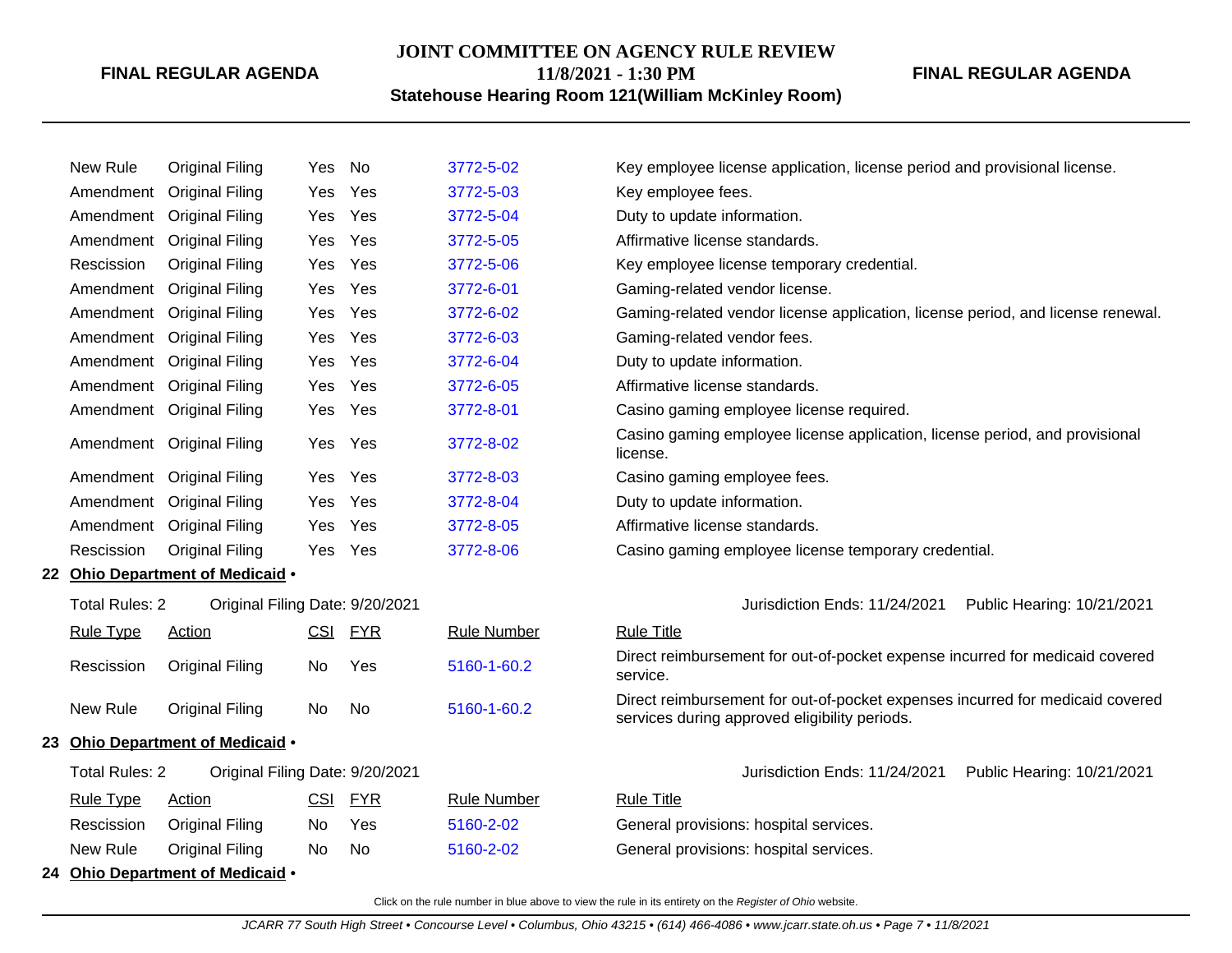#### **JOINT COMMITTEE ON AGENCY RULE REVIEW 11/8/2021 - 1:30 PM**

**Statehouse Hearing Room 121(William McKinley Room)**

|    | Total Rules: 1        | Original Filing Date: 10/1/2021  |            |            |                                                                                                          |                    | Jurisdiction Ends: 12/5/2021                                            | Public Hearing: 11/1/2021 |
|----|-----------------------|----------------------------------|------------|------------|----------------------------------------------------------------------------------------------------------|--------------------|-------------------------------------------------------------------------|---------------------------|
|    | <b>Rule Type</b>      | Action                           | <b>CSI</b> | <b>FYR</b> | <b>Rule Number</b>                                                                                       | <b>Rule Title</b>  |                                                                         |                           |
|    |                       | Amendment Original Filing        | No.        | Yes        | 5160-4-04                                                                                                |                    | Advanced practice registered nurse (APRN) services.                     |                           |
|    |                       | 25 Ohio Department of Medicaid . |            |            |                                                                                                          |                    |                                                                         |                           |
|    | Total Rules: 1        | Original Filing Date: 10/1/2021  |            |            |                                                                                                          |                    | Jurisdiction Ends: 12/5/2021                                            | Public Hearing: 11/1/2021 |
|    | <b>Rule Type</b>      | Action                           | <b>CSI</b> | <b>FYR</b> | <b>Rule Number</b>                                                                                       | <b>Rule Title</b>  |                                                                         |                           |
|    | New Rule              | <b>Original Filing</b>           | No         | No         | 5160-8-53                                                                                                |                    | Diabetes prevention and self-management training.                       |                           |
|    |                       | 26 Ohio Department of Medicaid . |            |            |                                                                                                          |                    |                                                                         |                           |
|    | <b>Total Rules: 1</b> | Original Filing Date: 10/1/2021  |            |            |                                                                                                          |                    | Jurisdiction Ends: 12/5/2021                                            | Public Hearing: 11/1/2021 |
|    | <b>Rule Type</b>      | Action                           | <u>CSI</u> | <b>FYR</b> | <b>Rule Number</b>                                                                                       | <b>Rule Title</b>  |                                                                         |                           |
|    |                       | Amendment Original Filing        | No.        | Yes        | 5160-4-06                                                                                                |                    | Specific provisions for evaluation and management (E&M) services.       |                           |
| 27 |                       | Ohio Department of Medicaid .    |            |            |                                                                                                          |                    |                                                                         |                           |
|    | Total Rules: 1        | Original Filing Date: 10/1/2021  |            |            |                                                                                                          |                    | Jurisdiction Ends: 12/5/2021                                            | Public Hearing: 11/1/2021 |
|    | <b>Rule Type</b>      | Action                           |            | CSI FYR    | <b>Rule Number</b>                                                                                       | <b>Rule Title</b>  |                                                                         |                           |
|    |                       | Amendment Original Filing        | No         | Yes        | 5160-1-60                                                                                                | Medicaid payment.  |                                                                         |                           |
|    | Total Rules: 1        | Original Filing Date: 10/1/2021  |            |            | Date of Revised Filing: 11/5/2021                                                                        |                    | Jurisdiction Ends: 12/5/2021                                            | Public Hearing: 11/1/2021 |
|    | <b>Rule Type</b>      | Action                           |            | CSI FYR    | <b>Rule Number</b>                                                                                       | <b>Rule Title</b>  |                                                                         |                           |
|    |                       | Amendment Revised Filing         | No.        | Yes        | 5160-1-60                                                                                                | Medicaid payment.  |                                                                         |                           |
|    |                       | 28 Ohio Department of Medicaid . |            |            |                                                                                                          |                    |                                                                         |                           |
|    | Total Rules: 1        | Original Filing Date: 10/1/2021  |            |            |                                                                                                          |                    | Jurisdiction Ends: 12/5/2021                                            | Public Hearing: 11/1/2021 |
|    | <b>Rule Type</b>      | Action                           |            | CSI FYR    | <b>Rule Number</b>                                                                                       | <b>Rule Title</b>  |                                                                         |                           |
|    |                       | Amendment Original Filing        | No.        | Yes        | 5160-4-22                                                                                                | Surgical services. |                                                                         |                           |
|    |                       | 29 Ohio Department of Medicaid . |            |            |                                                                                                          |                    |                                                                         |                           |
|    | Total Rules: 1        | Original Filing Date: 9/7/2021   |            |            |                                                                                                          |                    | Jurisdiction Ends: 11/11/2021                                           | Public Hearing: 10/8/2021 |
|    | <b>Rule Type</b>      | Action                           | <b>CSI</b> | <b>FYR</b> | <b>Rule Number</b>                                                                                       | <b>Rule Title</b>  |                                                                         |                           |
|    |                       | Amendment Original Filing        | Yes No     |            | 5160-12-08                                                                                               |                    | Registered nurse assessment and registered nurse consultation services. |                           |
|    |                       | 30 Ohio Department of Medicaid . |            |            |                                                                                                          |                    |                                                                         |                           |
|    | <b>Total Rules: 2</b> | Original Filing Date: 10/1/2021  |            |            |                                                                                                          |                    | Jurisdiction Ends: 12/5/2021                                            | Public Hearing: 11/1/2021 |
|    |                       |                                  |            |            | Click on the rule number in blue above to view the rule in its entirety on the Register of Ohio website. |                    |                                                                         |                           |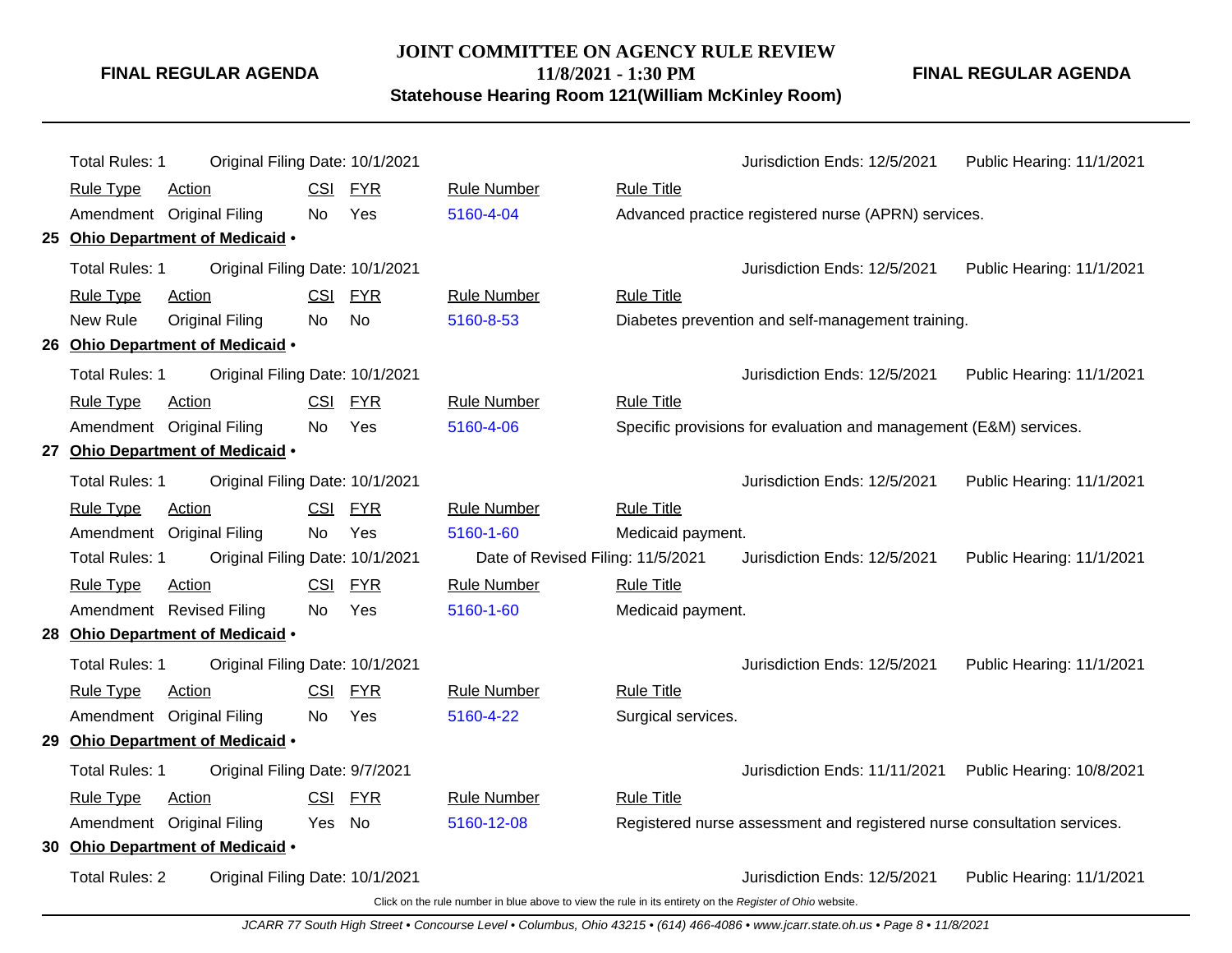## **JOINT COMMITTEE ON AGENCY RULE REVIEW**

**11/8/2021 - 1:30 PM**

#### **Statehouse Hearing Room 121(William McKinley Room)**

**FINAL REGULAR AGENDA**

| <b>Rule Type</b> | <b>Action</b>                           | <b>CSI</b> | <b>FYR</b> | <b>Rule Number</b> | <b>Rule Title</b>                                                                                                                                           |
|------------------|-----------------------------------------|------------|------------|--------------------|-------------------------------------------------------------------------------------------------------------------------------------------------------------|
| Amendment        | <b>Original Filing</b>                  | No.        | No         | 5160-21-04         | Reproductive health services: pregnancy-related services.                                                                                                   |
| New Rule         | <b>Original Filing</b>                  | No         | No.        | 5160-21-05         | Nurse home visiting services.                                                                                                                               |
|                  | 31 Public Employees Retirement System • |            |            |                    |                                                                                                                                                             |
| Total Rules: 19  | Original Filing Date: 9/30/2021         |            |            |                    | Jurisdiction Ends: 12/4/2021<br>Public Hearing:                                                                                                             |
| <b>Rule Type</b> | Action                                  | CSI        | <u>FYR</u> | <b>Rule Number</b> | <b>Rule Title</b>                                                                                                                                           |
| Rescission       | <b>Original Filing</b>                  | No         | Yes        | 145-4-06           | Eligibility for health care in traditional pension and combined plans.                                                                                      |
| Rescission       | <b>Original Filing</b>                  | No         | Yes        | 145-4-08           | Eligibility for health care coverage for years of employer contributions in traditional<br>pension and combined plans.                                      |
| Rescission       | <b>Original Filing</b>                  | No         | Yes        | 145-4-09           | Definition of "eligible dependent" for health care coverage.                                                                                                |
| Rescission       | <b>Original Filing</b>                  | No         | Yes        | 145-4-14           | Coordination of coverage.                                                                                                                                   |
| Rescission       | <b>Original Filing</b>                  | No         | Yes        | 145-4-15           | Income-based discount program.                                                                                                                              |
| Rescission       | <b>Original Filing</b>                  | No         | Yes        | 145-4-17           | Payment of health care charges and disenrollment for nonpayment.                                                                                            |
| Rescission       | <b>Original Filing</b>                  | No         | Yes        | 145-4-26           | Dental and vision coverage.                                                                                                                                 |
| Rescission       | <b>Original Filing</b>                  | No         | Yes        | 145-4-30           | Pre-medicare coverage sponsored by the system.                                                                                                              |
| Rescission       | <b>Original Filing</b>                  | No         | Yes        | 145-4-32           | Effective date of pre-medicare health care coverage.                                                                                                        |
| Rescission       | <b>Original Filing</b>                  | No         | Yes        | 145-4-34           | Eligibility for pre-medicare health care coverage for the dependents and survivors<br>of this system's members and retirants.                               |
| Rescission       | <b>Original Filing</b>                  | No         | Yes        | 145-4-36           | Enrollment of eligible dependents outside of open enrollment period.                                                                                        |
| Rescission       | <b>Original Filing</b>                  | No         | Yes        | 145-4-38           | Reenrollment following voluntary termination of pre-medicare health care coverage.                                                                          |
| Rescission       | <b>Original Filing</b>                  | No         | Yes        | 145-4-40           | Pre-medicare health care coverage during public employment.                                                                                                 |
| Rescission       | <b>Original Filing</b>                  | No         | Yes        | 145-4-60           | Plans offered to medicare-eligible benefit recipients.                                                                                                      |
| Rescission       | <b>Original Filing</b>                  | No         | Yes        | 145-4-62           | Coverage for medicare-eligible benefit recipient during public employment.                                                                                  |
| Rescission       | <b>Original Filing</b>                  | No         | Yes        | 145-4-64           | Eligibility for health care coverage for the medicare-eligible dependents and<br>survivors of this system's members and retirants during public employment. |
| Rescission       | <b>Original Filing</b>                  | No         | Yes        | 145-4-66           | Enrollment of eligible dependents outside of open enrollment period.                                                                                        |
| Rescission       | <b>Original Filing</b>                  | No         | Yes        | 145-4-68           | Return to HRA following termination of public employment and reenrollment.                                                                                  |
| Rescission       | <b>Original Filing</b>                  | No         | Yes        | 145-4-69           | Reenrollment following voluntary termination of health care coverage for medicare-<br>eligible benefit recipients.                                          |

#### **32 Public Employees Retirement System** •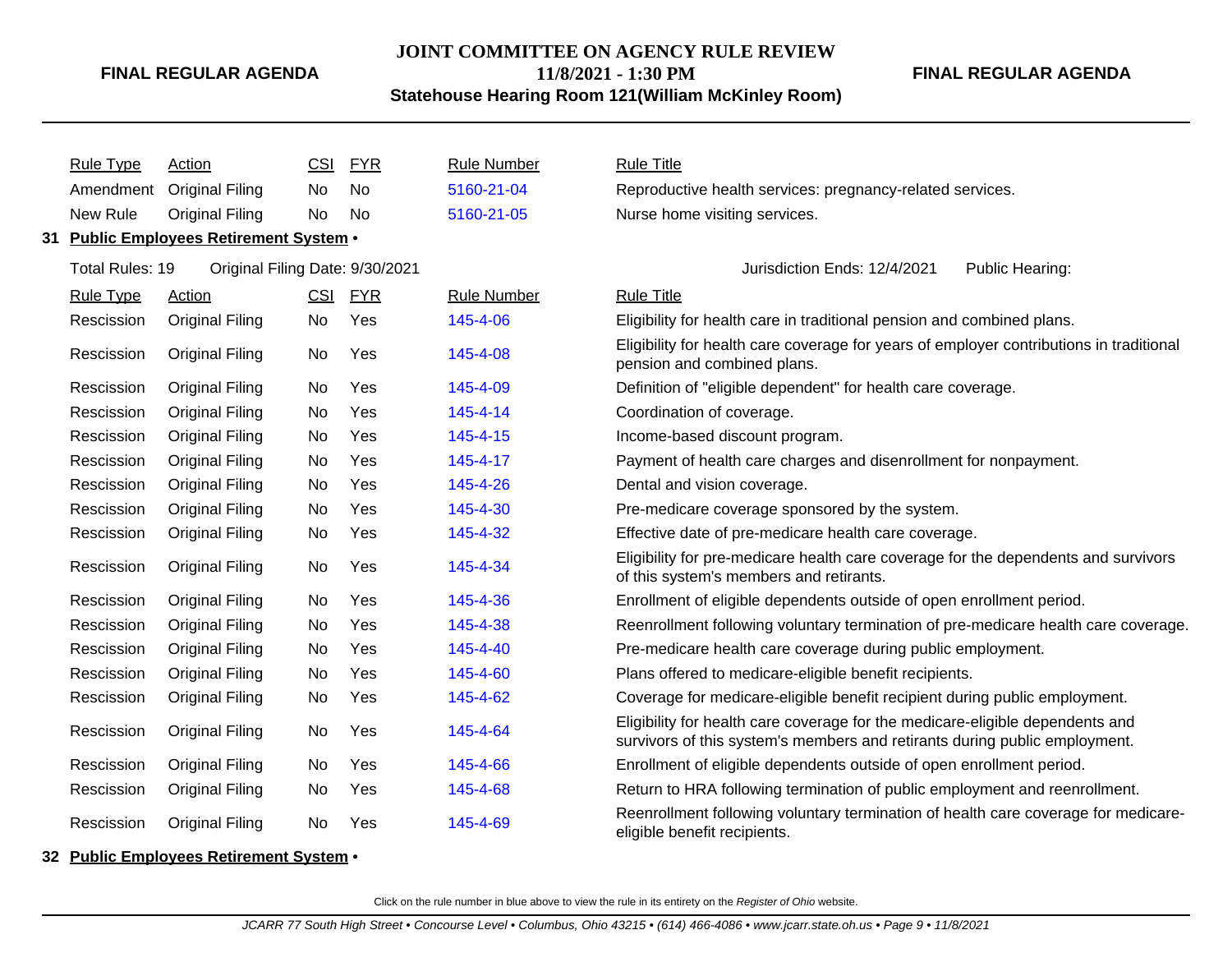## **JOINT COMMITTEE ON AGENCY RULE REVIEW**

**11/8/2021 - 1:30 PM**

**Statehouse Hearing Room 121(William McKinley Room)**

**FINAL REGULAR AGENDA**

| Total Rules: 12  | Original Filing Date: 9/30/2021         |            |            |                    | Jurisdiction Ends: 12/4/2021<br>Public Hearing:                                                               |  |  |  |
|------------------|-----------------------------------------|------------|------------|--------------------|---------------------------------------------------------------------------------------------------------------|--|--|--|
| <b>Rule Type</b> | Action                                  | CSI        | <b>FYR</b> | <b>Rule Number</b> | <b>Rule Title</b>                                                                                             |  |  |  |
|                  | Amendment Original Filing               | No         | No         | 145-1-71           | Withdrawal of benefit application.                                                                            |  |  |  |
|                  | Amendment Original Filing               | No         | No         | 145-1-73           | Withdrawal of application for refund or money purchase or additional annuity lump<br>sum payments.            |  |  |  |
|                  | Amendment Original Filing               | No         | No         | 145-1-75           | Re-employment of a retirant.                                                                                  |  |  |  |
|                  | Amendment Original Filing               | No         | Yes        | 145-2-16           | Conversion or proration of service credit to law enforcement service credit.                                  |  |  |  |
|                  | Amendment Original Filing               | No.        | Yes        | 145-2-21           | Application for a disability benefit.                                                                         |  |  |  |
|                  | Amendment Original Filing               | No         | No         | 145-4-01           | Health care definitions.                                                                                      |  |  |  |
|                  | Amendment Original Filing               | No         | No         | 145-4-02           | Health care fund.                                                                                             |  |  |  |
|                  | Amendment Original Filing               | No.        | No         | 145-4-11           | Rescission of coverage.                                                                                       |  |  |  |
| New Rule         | Original Filing                         | No         | No         | 145-4-25           | Dental and vision coverage.                                                                                   |  |  |  |
| New Rule         | Original Filing                         | No         | No.        | 145-4-27           | Health reimbursement arrangement.                                                                             |  |  |  |
|                  | Amendment Original Filing               | No         | <b>No</b>  | 145-4-70           | Reimbursement of medicare part "A" premium.                                                                   |  |  |  |
|                  | Amendment Original Filing               | No.        | No         | 145-4-72           | Reimbursement of medicare part "B" premium.                                                                   |  |  |  |
|                  | 33 Public Employees Retirement System . |            |            |                    |                                                                                                               |  |  |  |
| Total Rules: 18  | Original Filing Date: 9/30/2021         |            |            |                    | Jurisdiction Ends: 12/4/2021<br>Public Hearing:                                                               |  |  |  |
| <b>Rule Type</b> | Action                                  | <b>CSI</b> | <b>FYR</b> | <b>Rule Number</b> | <b>Rule Title</b>                                                                                             |  |  |  |
|                  | Amendment Original Filing               | No         | <b>No</b>  | $145 - 1 - 43$     | Alternative retirement programs.                                                                              |  |  |  |
|                  | Amendment Original Filing               | No         | No         | 145-1-81           | Retirement plans.                                                                                             |  |  |  |
|                  | Amendment Original Filing               | No         | No         | 145-1-88           | Changes to election to participate.                                                                           |  |  |  |
|                  | Amendment Original Filing               | No         | <b>No</b>  | 145-1-89           | Transfer of contributions under rule 145-1-88 of the Administrative Code.                                     |  |  |  |
|                  | Amendment Original Filing               | No         | Yes        | 145-2-04           | Purchase of credit pursuant to section 145.293 of the Revised Code.                                           |  |  |  |
|                  | Amendment Original Filing               | No         | Yes        | 145-2-07           | Additional service credit under section 145,201 of the Revised Code.                                          |  |  |  |
|                  | Amendment Original Filing               | No         | Yes        | 145-2-13           | Purchase of leave of absence.                                                                                 |  |  |  |
|                  | Amendment Original Filing               | No         | Yes        | 145-2-18           | Service credit in the traditional pension plan for participation in combined plan or<br>member-directed plan. |  |  |  |
|                  | Amendment Original Filing               | No         | Yes        | 145-2-23           | Disability appeals.                                                                                           |  |  |  |
|                  | Amendment Original Filing               | No.        | Yes        | 145-2-25           | Combined disability benefits.                                                                                 |  |  |  |

Click on the rule number in blue above to view the rule in its entirety on the Register of Ohio website.

Rescission Original Filing No Yes [145-2-33](http://www.registerofohio.state.oh.us/jsps/publicdisplayrules/processPublicDisplayRules.jsp?entered_rule_no=145-2-33&doWhat=GETBYRULENUM&raID=0) Educational benefits.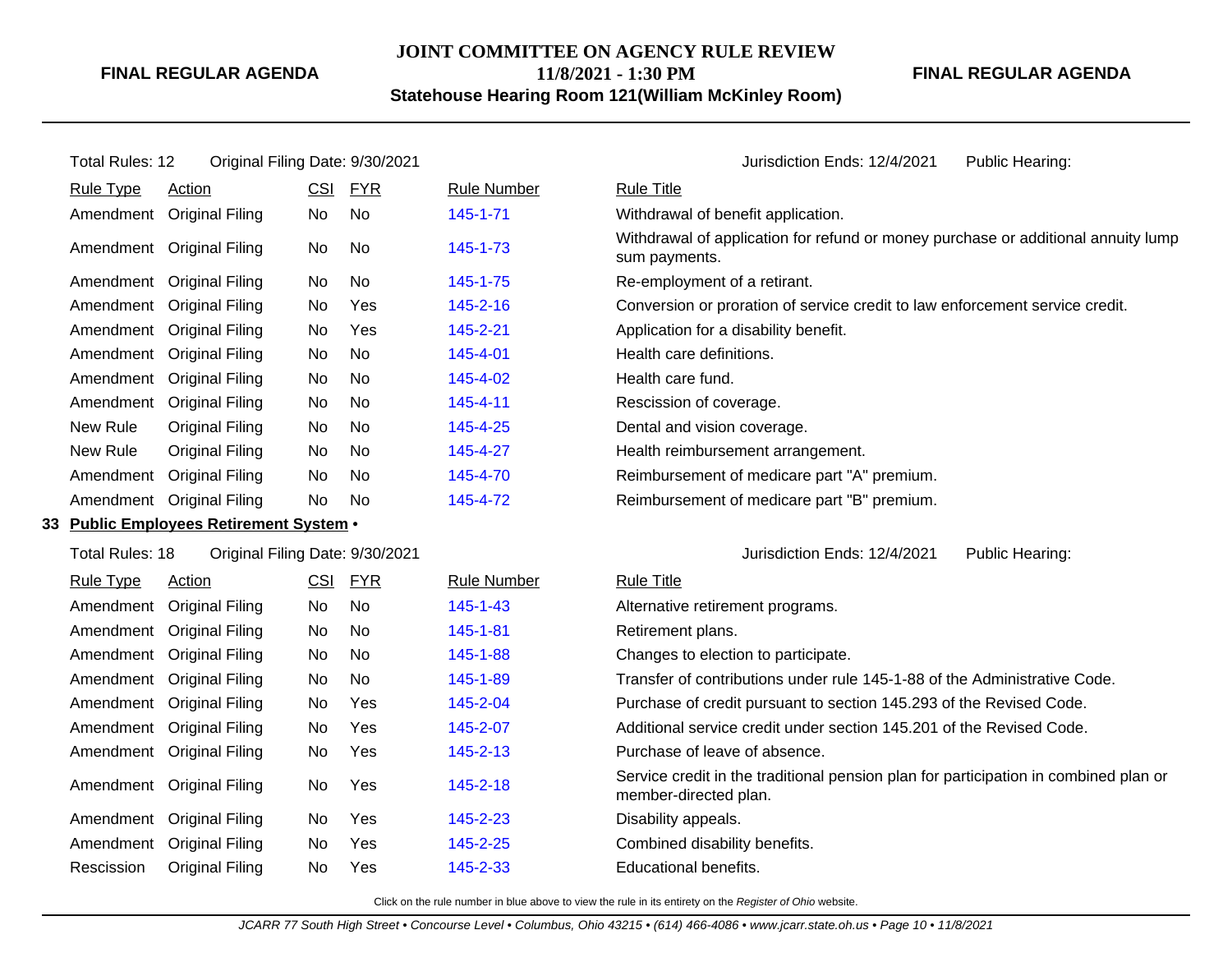#### **JOINT COMMITTEE ON AGENCY RULE REVIEW**

**11/8/2021 - 1:30 PM**

### **Statehouse Hearing Room 121(William McKinley Room)**

**FINAL REGULAR AGENDA**

| Amendment             | <b>Original Filing</b>                             | No         | Yes        | 145-2-39                                                                                                 |                                  | Survivors of law enforcement officers with non-law enforcement service.        |                           |
|-----------------------|----------------------------------------------------|------------|------------|----------------------------------------------------------------------------------------------------------|----------------------------------|--------------------------------------------------------------------------------|---------------------------|
| Amendment             | <b>Original Filing</b>                             | No.        | Yes        | 145-2-43                                                                                                 | Additional annuity accounts.     |                                                                                |                           |
| Amendment             | <b>Original Filing</b>                             | No.        | Yes        | 145-2-55                                                                                                 | Death benefit payment.           |                                                                                |                           |
| Amendment             | <b>Original Filing</b>                             | No         | <b>No</b>  | 145-3-22                                                                                                 | Restored service.                |                                                                                |                           |
| Amendment             | <b>Original Filing</b>                             | No         | No         | 145-3-23                                                                                                 |                                  | Additional liability for service purchases in the combined plan.               |                           |
| Amendment             | <b>Original Filing</b>                             | No         | <b>No</b>  | 145-3-40                                                                                                 |                                  | Service credit in the combined plan for participation in member-directed plan. |                           |
| Amendment             | <b>Original Filing</b>                             | No         | <b>No</b>  | 145-3-75                                                                                                 | Death benefit payment.           |                                                                                |                           |
|                       | 34 Public Utilities Commission of Ohio . Utilities |            |            |                                                                                                          |                                  |                                                                                |                           |
| Total Rules: 1        | Original Filing Date: 3/2/2018                     |            |            | Date of Refiled Filing: 10/13/2021                                                                       |                                  | Jurisdiction Ends: 11/12/2021                                                  | Public Hearing:           |
| <b>Rule Type</b>      | Action                                             | <b>CSI</b> | <u>FYR</u> | Rule Number                                                                                              | <b>Rule Title</b>                |                                                                                |                           |
|                       | Amendment Refiled Filing                           | Yes        | Yes        | 4901:1-6-02                                                                                              | Purpose and scope.               |                                                                                |                           |
|                       | 35 Public Utilities Commission of Ohio . Utilities |            |            |                                                                                                          |                                  |                                                                                |                           |
| <b>Total Rules: 1</b> | Original Filing Date: 9/16/2021                    |            |            |                                                                                                          |                                  | Jurisdiction Ends: 11/20/2021                                                  | Public Hearing:           |
| <b>Rule Type</b>      | Action                                             | <b>CSI</b> | <b>FYR</b> | <b>Rule Number</b>                                                                                       | <b>Rule Title</b>                |                                                                                |                           |
|                       | Amendment Original Filing                          | Yes        | Yes        | 4901:1-43-03                                                                                             |                                  | Project information and approval process.                                      |                           |
|                       |                                                    |            |            | 36 State Board of Emergency Medical, Fire, and Transportation Services .                                 |                                  |                                                                                |                           |
| Total Rules: 4        | Original Filing Date: 10/1/2021                    |            |            |                                                                                                          |                                  | Jurisdiction Ends: 12/5/2021                                                   | Public Hearing: 11/2/2021 |
| <b>Rule Type</b>      | Action                                             |            | CSI FYR    | <b>Rule Number</b>                                                                                       | <b>Rule Title</b>                |                                                                                |                           |
| Rescission            | <b>Original Filing</b>                             | Yes        | Yes        | 4765-5-01                                                                                                | Incorporated by reference.       |                                                                                |                           |
| New Rule              | <b>Original Filing</b>                             | <b>Yes</b> | <b>No</b>  | 4765-5-01                                                                                                | Incorporated by reference.       |                                                                                |                           |
| Amendment             | <b>Original Filing</b>                             | <b>Yes</b> | Yes        | 4765-5-04                                                                                                | Grant applications.              |                                                                                |                           |
| Amendment             | <b>Original Filing</b>                             | Yes        | Yes        | 4765-5-05                                                                                                |                                  | Grant restrictions and requirements.                                           |                           |
|                       |                                                    |            |            | 37 State Board of Emergency Medical, Fire, and Transportation Services .                                 |                                  |                                                                                |                           |
| <b>Total Rules: 2</b> | Original Filing Date: 10/1/2021                    |            |            |                                                                                                          |                                  | Jurisdiction Ends: 12/5/2021                                                   | Public Hearing: 11/2/2021 |
| <b>Rule Type</b>      | Action                                             | CSI        | <b>FYR</b> | <b>Rule Number</b>                                                                                       | <b>Rule Title</b>                |                                                                                |                           |
| Amendment             | <b>Original Filing</b>                             | No.        | No         | 4765-20-10                                                                                               |                                  | Firefighter certification by reciprocity.                                      |                           |
|                       | Amendment Original Filing                          | No         | <b>No</b>  | 4765-21-09                                                                                               | Reciprocity for fire instructor. |                                                                                |                           |
|                       |                                                    |            |            | 38 State Board of Emergency Medical, Fire, and Transportation Services .                                 |                                  |                                                                                |                           |
| <b>Total Rules: 2</b> | Original Filing Date: 10/1/2021                    |            |            | Click on the rule number in blue above to view the rule in its entirety on the Register of Ohio website. |                                  | Jurisdiction Ends: 12/5/2021                                                   | Public Hearing: 11/2/2021 |

JCARR 77 South High Street • Concourse Level • Columbus, Ohio 43215 • (614) 466-4086 • www.jcarr.state.oh.us • Page 11 • 11/8/2021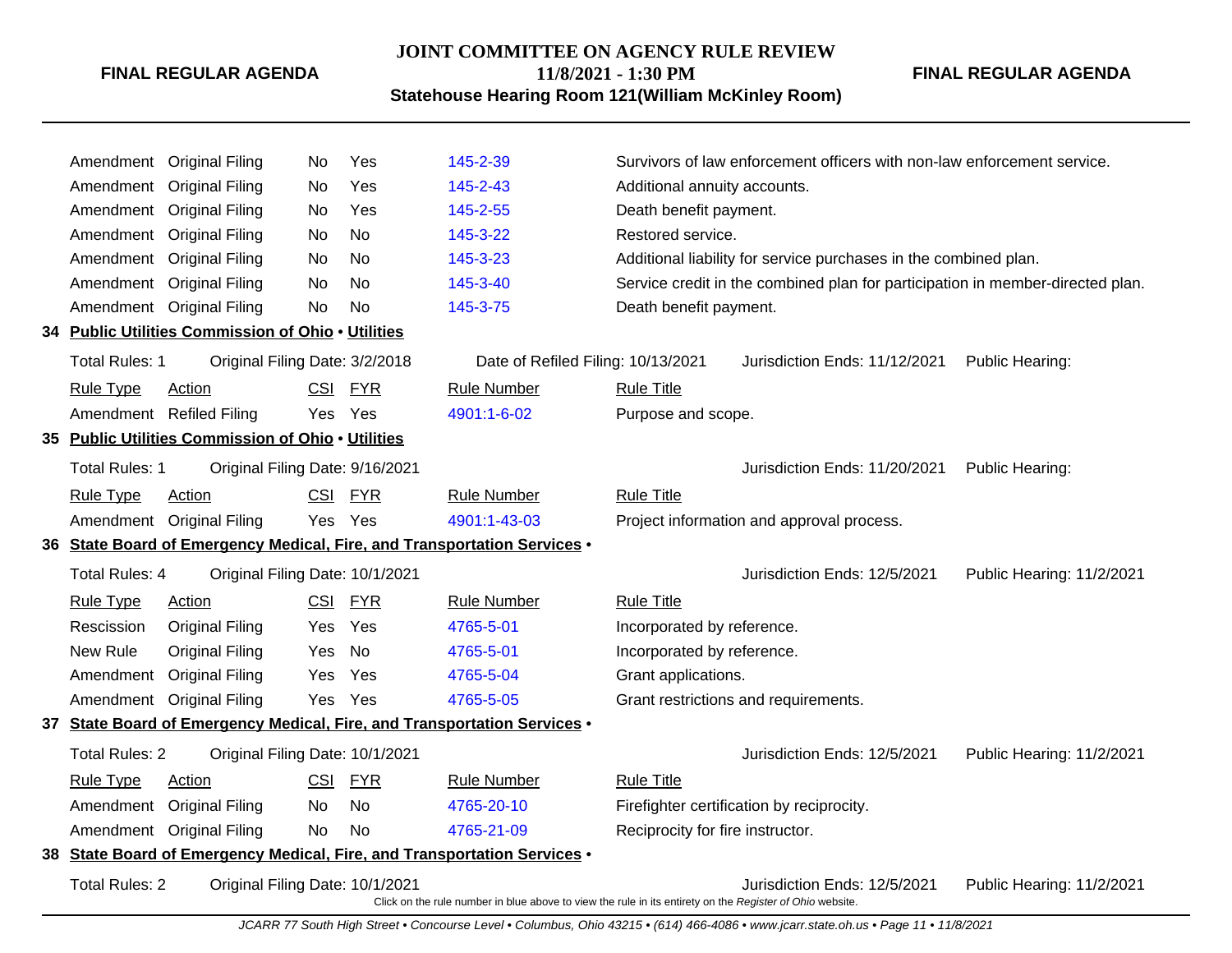## **JOINT COMMITTEE ON AGENCY RULE REVIEW**

**11/8/2021 - 1:30 PM**

#### **Statehouse Hearing Room 121(William McKinley Room)**

**FINAL REGULAR AGENDA**

| <b>Rule Type</b>         | Action                                                   | <b>CSI</b> | <b>FYR</b> | Rule Number                                                           | <b>Rule Title</b>          |                                                                                |                            |
|--------------------------|----------------------------------------------------------|------------|------------|-----------------------------------------------------------------------|----------------------------|--------------------------------------------------------------------------------|----------------------------|
| Amendment                | <b>Original Filing</b>                                   | No.        | No         | 4765-1-03                                                             | Incorporated by reference. |                                                                                |                            |
| Amendment                | <b>Original Filing</b>                                   | No         | No         | 4765-25-02                                                            | Incorporated by reference. |                                                                                |                            |
|                          |                                                          |            |            | 39 State Board of Pharmacy . Terminal Distributors of Dangerous Drugs |                            |                                                                                |                            |
| Total Rules: 4           | Original Filing Date: 1/27/2020                          |            |            | Date of Refiled Filing: 11/4/2021                                     |                            | Jurisdiction Ends: 12/4/2021                                                   | Public Hearing: 11/19/2021 |
| <b>Rule Type</b>         | <b>Action</b>                                            |            | CSI FYR    | <b>Rule Number</b>                                                    | <b>Rule Title</b>          |                                                                                |                            |
| New Rule                 | <b>Refiled Filing</b>                                    | Yes        | No         | 4729:5-9-01                                                           | Definitions.               |                                                                                |                            |
| New Rule                 | <b>Refiled Filing</b>                                    | Yes        | No         | 4729:5-9-02.12                                                        |                            | Drugs repackaged or relabeled by an institutional pharmacy.                    |                            |
| New Rule                 | <b>Refiled Filing</b>                                    | Yes        | No         | 4729:5-9-02.3                                                         |                            | Record keeping at an institutional pharmacy.                                   |                            |
| New Rule                 | <b>Refiled Filing</b>                                    | Yes        | No         | 4729:5-9-03.2                                                         |                            | Security, storage and control of dangerous drugs in an institutional facility. |                            |
|                          |                                                          |            |            | 40 State Board of Pharmacy . Terminal Distributors of Dangerous Drugs |                            |                                                                                |                            |
| Total Rules: 1           | Original Filing Date: 6/21/2021                          |            |            | Date of Refiled Filing: 10/15/2021                                    |                            | Jurisdiction Ends: 11/14/2021                                                  | Public Hearing: 11/19/2021 |
| <b>Rule Type</b>         | Action                                                   |            | CSI FYR    | <b>Rule Number</b>                                                    | <b>Rule Title</b>          |                                                                                |                            |
|                          | Amendment Refiled Filing                                 |            | Yes Yes    | 4729:5-3-13                                                           |                            | Temporary removal of dangerous drugs from a licensed location.                 |                            |
| 41 State Medical Board . |                                                          |            |            |                                                                       |                            |                                                                                |                            |
| Total Rules: 1           | Original Filing Date: 9/22/2021                          |            |            |                                                                       |                            | Jurisdiction Ends: 11/26/2021                                                  | Public Hearing: 10/29/2021 |
| <b>Rule Type</b>         | Action                                                   | <b>CSI</b> | <u>FYR</u> | <b>Rule Number</b>                                                    | <b>Rule Title</b>          |                                                                                |                            |
| Amendment                | <b>Original Filing</b>                                   | Yes        | No         | 4731-35-02                                                            |                            | Standards for managing drug therapy.                                           |                            |
| Total Rules: 1           | Original Filing Date: 9/22/2021                          |            |            | Date of Revised Filing: 10/18/2021                                    |                            | Jurisdiction Ends: 11/26/2021                                                  | Public Hearing: 10/29/2021 |
| <b>Rule Type</b>         | Action                                                   | <b>CSI</b> | <b>FYR</b> | <b>Rule Number</b>                                                    | <b>Rule Title</b>          |                                                                                |                            |
|                          | Amendment Revised Filing                                 | Yes        | No         | 4731-35-01                                                            | Consult agreements.        |                                                                                |                            |
|                          | 42 State Medical Board - Physician Assistant Licensing . |            |            |                                                                       |                            |                                                                                |                            |
| <b>Total Rules: 2</b>    | Original Filing Date: 9/22/2021                          |            |            |                                                                       |                            | Jurisdiction Ends: 11/26/2021                                                  | Public Hearing: 10/29/2021 |
| <b>Rule Type</b>         | <b>Action</b>                                            |            | CSI FYR    | <b>Rule Number</b>                                                    | <b>Rule Title</b>          |                                                                                |                            |
| Amendment                | <b>Original Filing</b>                                   | Yes        | No         | 4730-1-07                                                             | Miscellaneous provisions.  |                                                                                |                            |
| Amendment                | <b>Original Filing</b>                                   | Yes        | <b>No</b>  | 4730-2-07                                                             | Standards for prescribing. |                                                                                |                            |
|                          |                                                          |            |            |                                                                       |                            |                                                                                |                            |

# **To Be Refiled**